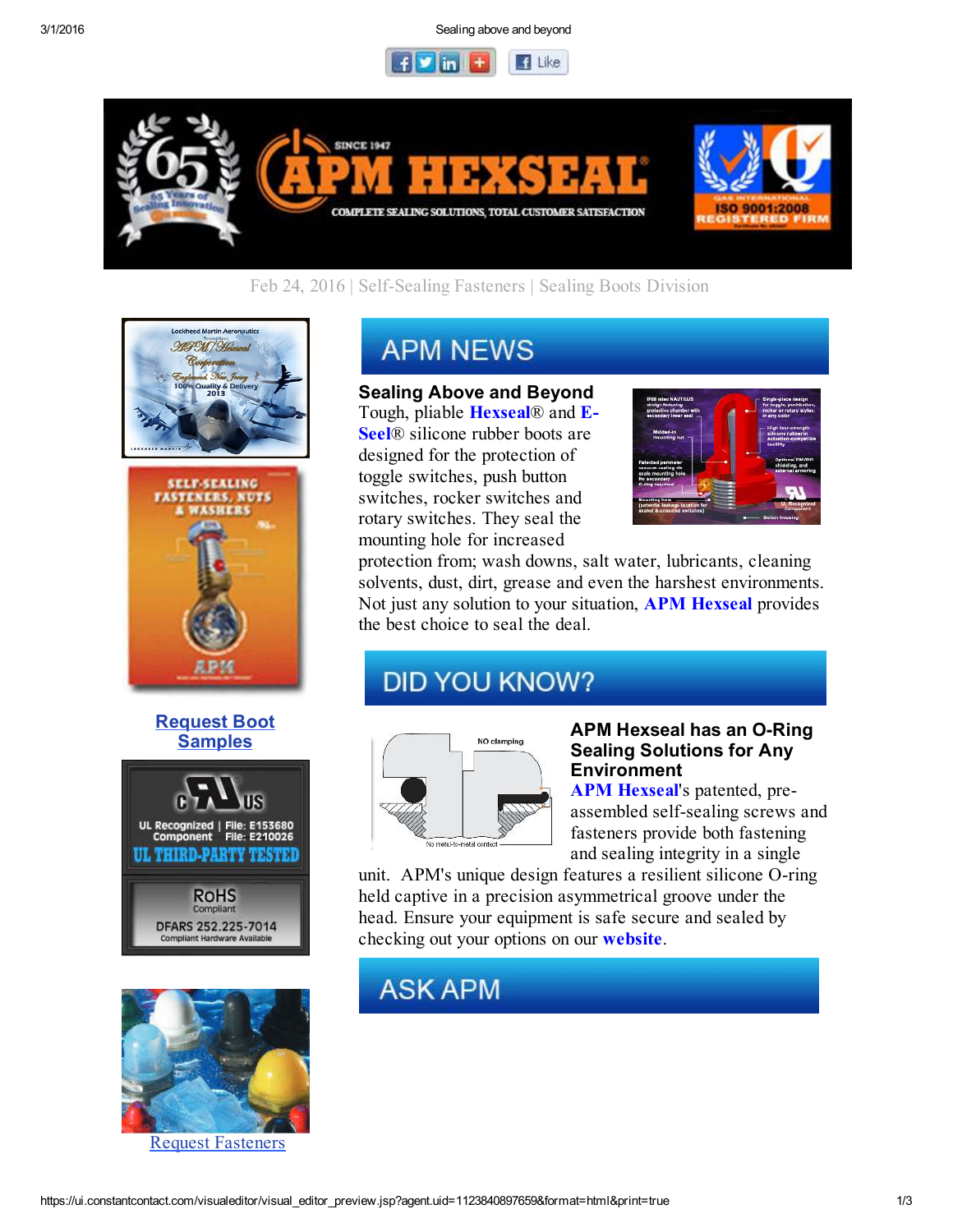

Watch All Videos





## Download Literature





Toll Free: 800-498-9034

Email: info@apmhexseal.com

#### 3/1/2016 Sealing above and beyond

#### Torque Matters

The line of high-pressure, reusable, self-sealing fasteners offered by APM Hesxeal includes self-sealing screws, self-sealing nuts, self-sealing bolts, self-sealing rivets, and self-sealing washers, all designed to seal in/out air, water, lubricants and other liquid

| <b>Thread Size</b> | <b>Inch Pounds</b> | <b>Thread Size</b> | <b>Inch Pounds</b> |
|--------------------|--------------------|--------------------|--------------------|
| $2 - 56$           | 2.5                | $5/16 - 18$        | $132 -$            |
| 2.64               | 3.0                | 5/16/24            | 142                |
| $3-48$             | 3.9                | 1/3.15             | 235                |
| 3-56               | 4.7                | 3/8-24             | 259                |
| $4 - 40$           | 5.2                | $7736 - 34$        | 326                |
| 448                | 6.6                | 7/16 20            | 400                |
| $7 - 40$           | 7.7                | $1/2 - 13$         | 917                |
| Sed of             | 9.4                | $177 - 20$         | 641                |
| 6-32-              | 9.8                | $9/26 - 12$        | 683                |
| 6140               | 12.1               | 9/16/18            | 752                |
| $8 - 32$           | 19.8               | $5/8 - 11$         | 1110               |
| $3-36$             | 22.0               | 529-18             | 1244               |
| $10 - 24$          | 22.11              | 3/4-10             | 1530               |
| $-13.32$           | 31.7               | 3/4.16             | 1490               |
| $1/4 - 26$         | 79.2               | $7/8 - 3$          | 2325               |
| $1/3 - 20$         | 94.0               | $7/3 - 14$         | 3318               |

or gaseous contaminants. This sealing hardware is available in Imperial (inch) and metric sizes with various sealing material and thread-locking options, most of which are UL Recognized Components for Canada and the USA. Check out our website for more info.

## Look for next week's newsletter to learn more about APM Hexseal's sealing solutions!

## Download Catalogs

APM Hexseal Corporation newsletter@apmhexseal.com | http://www.apmhexseal.com